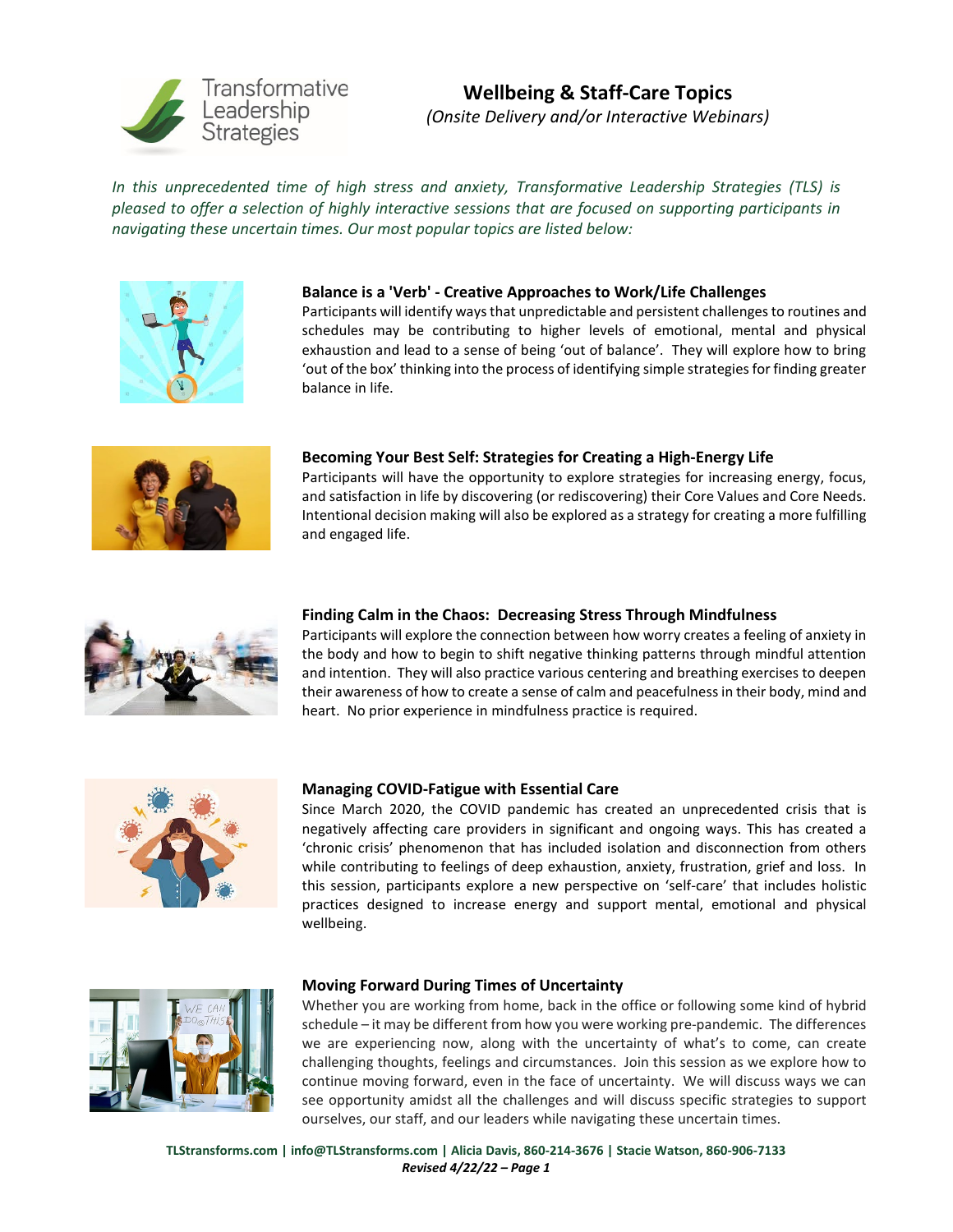

# **Wellbeing & Staff-Care Sessions** *(Onsite Delivery and/or Interactive Webinars)*



## **Navigating Change & Building Resilience through Self-Care**

Participants will explore ways to practice self-care during times of change and learn strategies for creating habits of resilience. Building mental and emotional reserves of energy to utilize during times of transition will also be discussed.



## **Reducing the Impact of Trauma Exposure & Cultivating Resilience**

Participants in this session will learn to identify the signs/symptoms of Compassion Fatigue and Vicarious Trauma and will assess how they may be impacted by the nature of the care they provide. They will utilize a Caregiver Wellbeing Assessment to identify holistic practices for self-care and long-term resilience.



#### **Recognizing and Addressing Burnout**

Burnout is a state of emotional, physical, and mental exhaustion caused by excessive and prolonged stress. It occurs when you feel overwhelmed, emotionally drained, and unable to meet constant demands … and can leave you feeling devoid of motivation and beyond caring. In this session, participants will have the opportunity to identify specific signs of burnout that may be affecting them. They will also explore the role that connection (to self, to others, and to something greater) can make in recharging energy reserves through small, specific, and intentional actions.



#### **Strengthening Hope During Challenging Times**

Participants will be invited to deepen their connection to themselves and others in this highly interactive and reflective session. They will be given an opportunity to assess levels of satisfaction across various aspects of life and identify specific strategies for addressing areas that are challenging. Finally, they will explore the meaning of hope and how it may apply in their current situation using a sensory visualization process and creating a specific plan for change.



## **Supporting Grief & Loss with Empathy & Compassion**

Participants will explore how feelings of loss and grief are understandable emotional responses to the Coronavirus pandemic, as well as other difficult life events. The group will discuss how increasing one's sense of empathy and compassion can provide important balance during uncertain times.



#### **The Role of Staff-Care in Effective Leadership**

Participants will examine the role of staff-care within their organizations and teams, beginning with a focus on self-care and an examination of their own core values. They will then explore the ways that 'staff-care' supports healthy and effective teams and identify ways to assess how the team prioritizes 'self/staff-care'. Finally, they will brainstorm strategies for incorporating this important element into the culture of their organization as well as their teams.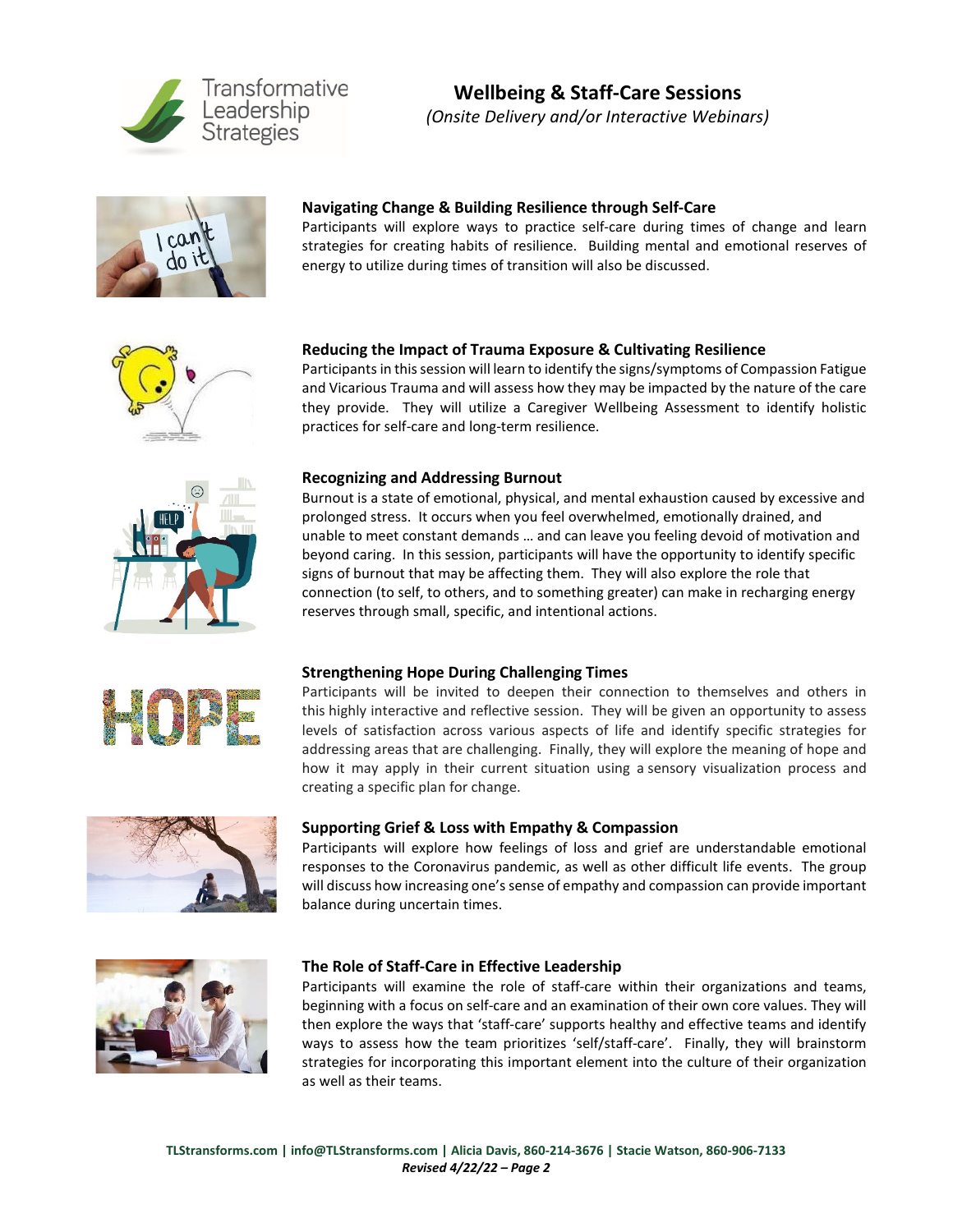

# **Leadership & Team Development Topics**

*(Onsite Delivery and/or Interactive Webinars)* 

*"How are you BEING, while you are DOING?" This question is meant to be an invitation for leaders to focus on self-awareness while developing specific leadership skills and effective behaviors. Each TLS session includes key concepts, essential principles and opportunities for immediate application of skills.* 



## **Being a 'Coach-like' Leader: Practice Asking More & Telling Less**

Many leaders can easily fall into the trap of attempting to answer every question and solve every problem. This cycle can create staff who are overdependent and excessively reliant on their leader. It can also result in leaders who become overwhelmed trying to manage and prioritize the work do be done. In this session, leaders learn how to become more 'coach-like' in their approach to leadership which includes cultivating an attitude of curiosity, asking impactful questions, engaging in meaningful dialogue, giving constructive feedback, and empowering staff by supporting them in ongoing learning and development.



#### **Communicate Don't Alienate**

Effective communication is a foundational skill for all leaders. Because communication can be complex, there are often underlying beliefs and perceptions that are misunderstood and can derail the best-intended message. In this interactive session, participants will explore key components of intentional communication including: active and reflective listening; acknowledging and validating; giving constructive feedback and asking open-ended and empathic questions.



#### **Creating a Culture of Accountability**

This session will explore how to effectively establish and promote accountability as part of an organization's culture. Participants will have a focused discussion on the meaning and implementation of accountability  $-$  for themselves as well as members of their teams. Each person will be encouraged to identify 1-2 specific strategies to assist them in their own accountability, as well as establishing clear expectations within their team.



## **Emotional Intelligence: Leading with Your Head and Your Heart**

Participants will be supported in their ability to rationally make decisions while balancing the impact that positive and negative emotions can have on focus, energy and productivity. Strategies for addressing anxiety, fear, and overwhelm will be shared. Self-management techniques and interpersonal skills will be explored to strengthen one's ability to cultivate meaningful relationships and decrease conflict with others.



#### **Healthy Approaches to Managing Conflict**

This session is designed to bring a broader perspective to the concept of conflict and conflict resolution. Using a model that provides various modes of conflict, each participant will be encouraged to consider an actual conflict-based situation during the session to allow opportunity to explore various approaches for handling the situation.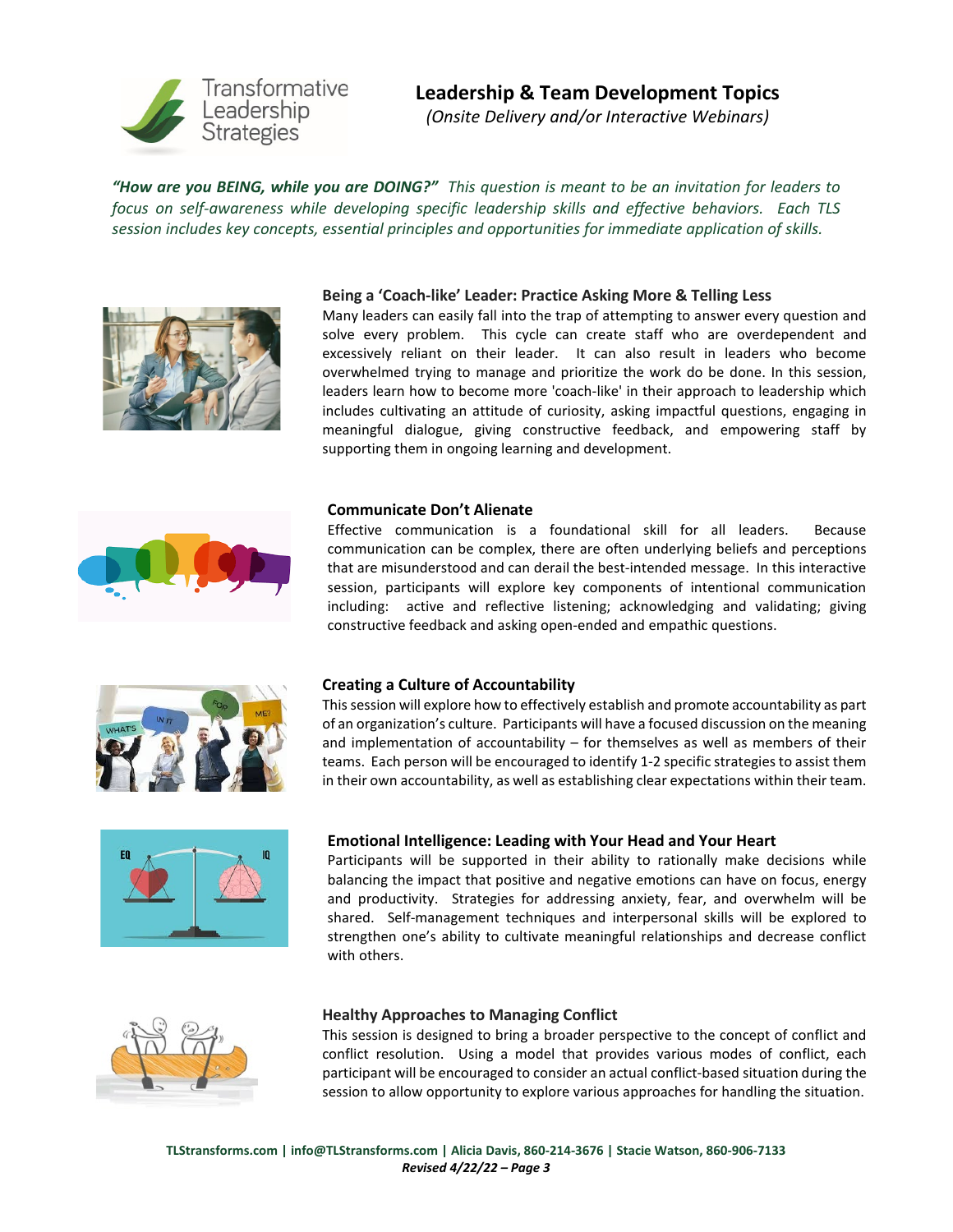



### **Leadership 101: Building Essential Leadership Skills**

Participants will be given the opportunity to explore what 'Authentic Leadership' means for their own leadership style. They will have the opportunity to take the TLS Leadership Excellence in Skills Assessment and will explore elements of leadership that come naturally as well as those that may present challenges. One or two areas of focus will be identified and specific developmental actions will be explored.

### **Managing Challenging Feelings & Cultivating Courageous Conversations**

During times of high emotion and uncertainty, it can be difficult to effectively process and manage the range of feelings we may experience. Discussing these challenging feelings with colleagues and/or those in our communities, can create additional stress and anxiety. This webinar will provide specific strategies and techniques that can be used for support. It will also provide strategies for approaching conversations from a vulnerable yet courageous perspective.



## **Managing & Motivating Remote Teams**

This session is designed to support leaders who are adjusting to managing staff who may be in the office only part-time and/or may be working at home fulltime. Participants are encouraged to bring 'real-time' challenges and questions to the discussion. Information regarding supporting remote staff and promoting accountability will be shared.



### **Navigating Healthy Boundaries**

Participants will have an opportunity to develop greater insight into the role which healthy boundaries can play in the workplace. Key topics include managing former peers, setting boundaries with clients, and balancing personal issues at work. Each participant will be given the opportunity to identify areas where they may struggle with boundaries, as well as how they can support staff in setting boundaries. Action plans will be created to support establishing new and healthy boundaries.



#### **Recognizing & Addressing Imposter Syndrome**

Have you ever experienced uncertainty about starting something new - or stepping into a new role? Maybe you've heard of 'Imposter Syndrome' and wondered if that might be what you are experiencing? Join us as we take a deeper dive into Imposter Syndrome - where we will normalize some of the 'not-so-sure' feelings you may experience and also explore some of the common misconceptions along the way! We'll share some signs and behavior patterns that might be getting in your way and also explore ways you can support yourself and others through an Equity and Inclusion lens.



#### **The Power of Strengthening Team Trust**

Participants will explore the fundamental role that trust plays in creating an effective team. They will discuss ways to identify when trust has been damaged and/or broken and will review specific strategies for building trust. Participants will also brainstorm how empathy and compassion matter when building trust. The session will conclude with participants having identified specific behaviors to support their own 'trustworthiness' as a leader as well as strategies and approaches to build trust within the team.